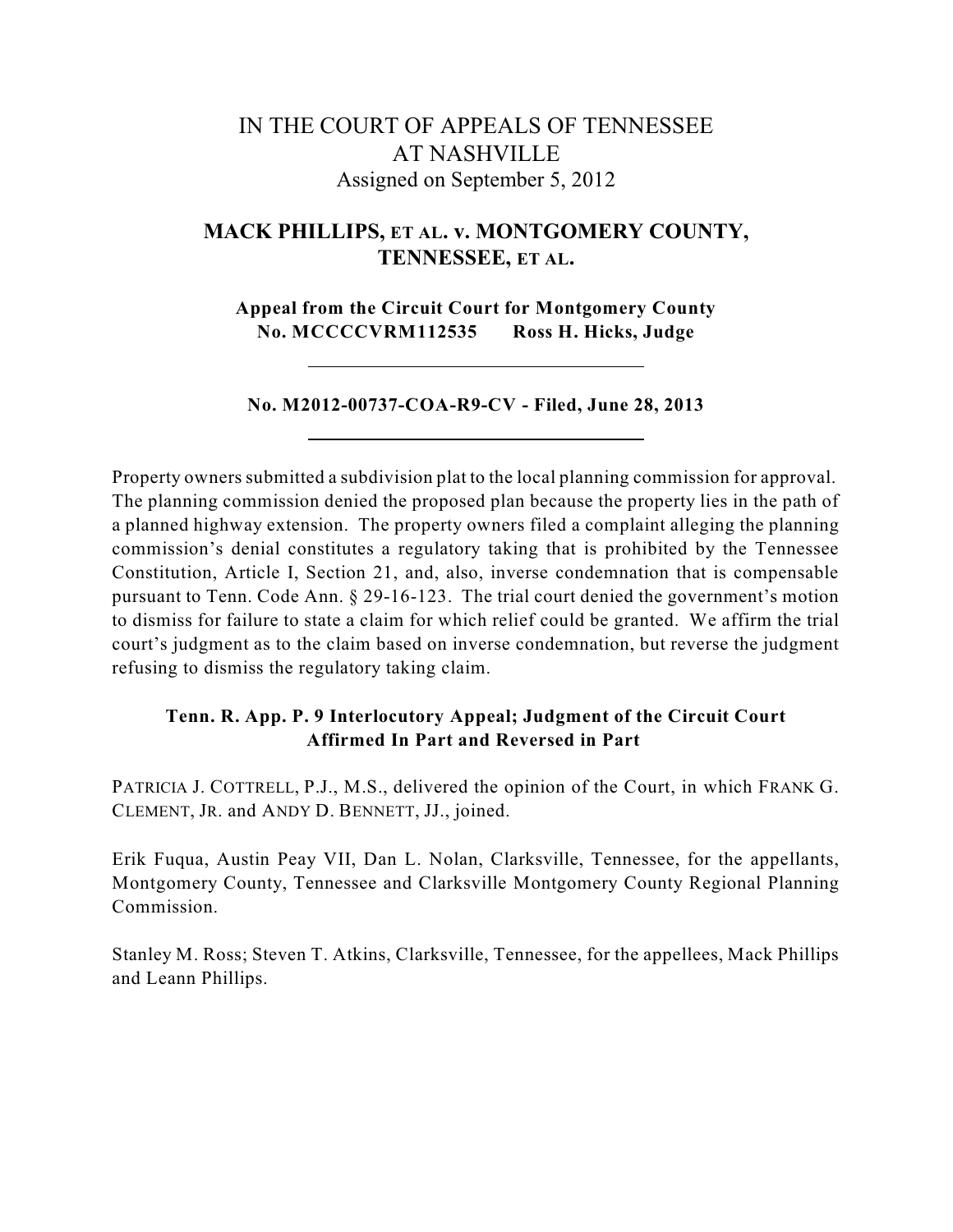#### **OPINION**

The Phillipses own approximately 15.6 acres in Montgomery County. They wanted to build a subdivision on their property and submitted a preliminary subdivision plat to the Planning Commission in accordance with the applicable zoning resolution and subdivision regulations. The Planning Commission denied the proposed plan because the property lies in the path of a planned future extension of State Highway  $374$ . The Phillipses also filed a complaint against Montgomery County and Clarksville Montgomery County Regional Planning Commission (together, "Montgomery County") in the circuit court, asserting claims for a regulatory taking under the Tennessee Constitution and for inverse condemnation pursuant to Tenn. Code Ann. § 29-16-123.<sup>2</sup>

Montgomery County filed a motion to dismiss under Rule 12.02(6) of the Tennessee Rules of Civil Procedure, asserting the Phillipses failed to state a claim upon which relief can be granted. The trial court denied Montgomery County's motion, thus allowing the Phillipses' action to proceed. The trial court stated at the hearing that although the courts in Tennessee have not yet recognized a cause of action for a regulatory taking, it believed Tennessee should recognize such a cause of action. This interlocutory appeal followed.

#### **I. STANDARD OF REVIEW**

A Rule 12.02(6) motion challenges only the legal sufficiency of a complaint, not the strength of the evidence. *Webb v. Nashville Area Habitat for Humanity, Inc.*, 346 S.W.3d 422, 426 (Tenn. 2011). The resolution of a motion to dismiss for failure to state a claim for which relief can be granted is thus determined by an examination of the complaint alone. *Id*. (citing *Leggett v. Duke Energy Corp*., 308 S.W.3d 843, 851 (Tenn. 2010)). A motion to dismiss should be granted only if a plaintiff can prove no set of facts in support of his or her claim that would entitle the plaintiff to relief. *Webb*, 346 S.W.3d at 426 (citing *Crews v. Buckman Labs. Int'l, Inc*., 78 S.W.3d 852, 857 (Tenn. 2002)).

A trial court ruling on a motion to dismiss must construe the complaint liberally, assuming the truth of all factual allegations and giving the plaintiff the benefit of all reasonable inferences. *Tigg v. Pirelli Tire Corp.*, 232 S.W.3d 28, 31-32 (Tenn. 1987) (citing

<sup>&</sup>lt;sup>1</sup>Montgomery County does not contend, for purposes of this motion, that it denied the Phillipses' application for any reason other than the fact that the property lies in the path of a planned highway extension.

<sup>&</sup>lt;sup>2</sup>The Phillipses also filed a writ of certiorari in the chancery court seeking judicial review of Montgomery County's denial of their site plan. That suit is not the subject of this appeal.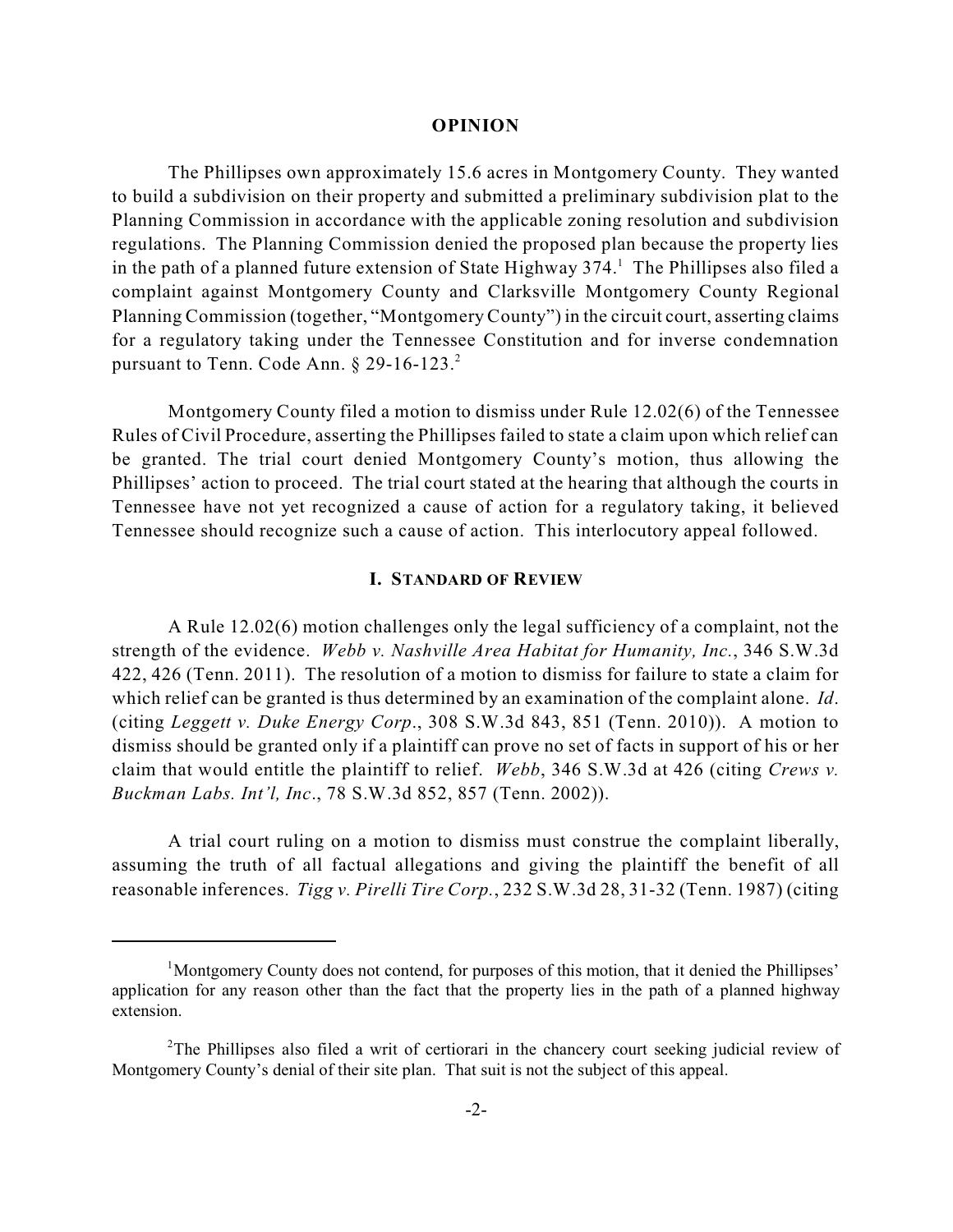*Trau-Med of Am., Inc. v. Allstate Ins. Co.*, 71 S.W.3d 691, 696 (Tenn. 2002)). A defendant admits the truth of the material allegations contained in the complaint for purposes of the motion, but contends the allegations fail to establish a cause of action. *Webb*, 346 S.W.3d at 346 (citing *Brown v. Tenn. Title Loans, Inc.*, 328 S.W.3d 850, 854 (Tenn. 2010)). We review a trial court's legal conclusions regarding the adequacy of a complaint *de novo*, according the trial court no presumption of correctness. *Webb*, 346 S.W.3d at 426 (citing *Brown*, 328 S.W.3d at 855).

## **II. REGULATORY TAKING**

The Phillipses contend that the Planning Commission's denial of their proposed site plan constitutes a regulatory taking that is prohibited by Article I, Section 21 of the Tennessee Constitution. The trial court declined to dismiss this claim.

The United States Supreme Court has recognized that a regulatory taking occurs pursuant to the Fifth Amendment of the United States Constitution<sup>3</sup> when a regulation denies a property owner all economically beneficial or productive uses of his or her land. *Lucas v. South Carolina Coastal Council*, 505 U.S. 1003, 1015 (1992); *B & B Enterprises of Wilson County, LLC v. City of Lebanon*, 318 S.W.3d 839, 845 n.5 (Tenn. 2010) (citing *Pennsylvania Coal Co. v. Mahon*, 260 U.S. 393, 415–16 (1922)) (describing federal jurisprudence on regulatory takings).

However, the Phillipses have not brought a claim under the United States Constitution, but, instead, base their claim solely on the Takings Clause of the Tennessee Constitution, TN. CONST. art. I,  $\S 21.4$  The Tennessee Supreme Court has not yet applied the takings clause of the Tennessee Constitution to zoning or land use regulation. Particularly, as to regulatory takings, the Court has recently reiterated the position that Tennessee has not recognized a regulatory takings cause of action. After first discussing the federal jurisprudence on regulatory takings claims the Court distinguished the Tennessee approach to such claims:

<sup>&</sup>lt;sup>3</sup>The Fifth Amendment to the United States Constitution guarantees that no person shall "be deprived" of life, liberty, or property, without due process of law" and also provides, "nor shall private property be taken for public use, without just compensation." The second provision is called the Takings Clause, or sometimes the Just Compensation Clause, and it is predicated on the proposition that the government should pay for private property it has taken for its own use.

<sup>&</sup>lt;sup>4</sup>The Taking Clause provides, "That no man's particular services shall be demanded, or property taken, or applied to public use, without the consent of hisrepresentatives, or without just compensation being made therefor."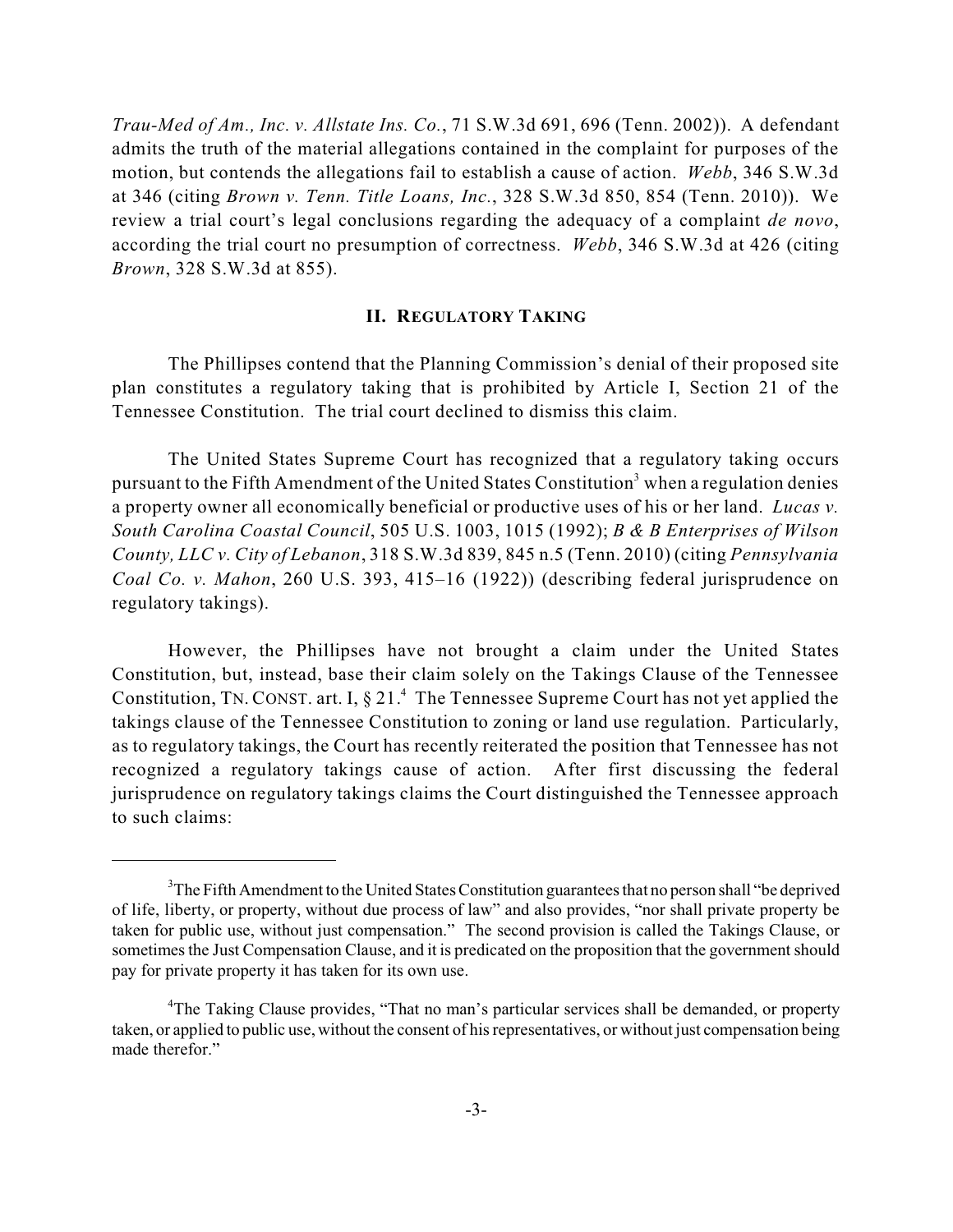However, this Court has not yet held that a regulatory takings claim can be asserted under Article I, Section 21 of the Tennessee Constitution. Currently, we have recognized only two types of takings claims - physical occupation takings claims and nuisance-type takings claims. *Edwards v. Hallsdale–Powell Util. Dist*., 115 S.W.3d 461, 465 (Tenn. 2003); *Jackson v. Metro. Knoxville Airport Auth*., 922 S.W.2d 860, 862 (Tenn. 1996). Regulatory takings do not fall into either of these categories. *Consol. Waste Sys., LLC v.* Metro. Gov't of Nashville & Davidson Cnty., No. M2002–02582–COA–R3–CV, 2005 WL 1541860, at \*12 (Tenn. Ct. App.June 30, 2005) (No Tenn. R. App. P. 11 app. filed). Because of its procedural posture, this case is not the proper vehicle for deciding the existence or scope of a regulatory takings claim under Article I, Section 21.

*B & B Enter. of Wilson Cnty.*, *LLC v. City of Lebanon*, 318 S.W.3d at 845-46. The Tennessee Supreme Court has not since recognized a regulatory takings claim based on the Tennessee Constitution.

Since the Supreme Court has declined to hold that a regulatory takings claim can be asserted based upon the Taking Clause of the Tennessee Constitution, we also decline to do so. The Supreme Court may change its holding, but we do not choose to anticipate that it will.

We are aware of our opinion in *Durrett Investment Co., LP v. City of Clarksville, TN*, 2013 WL 614411 (Tenn. Ct. App. Feb. 15, 2013), in which this court reversed a trial court's dismissal of a plaintiff's takings and inverse condemnation claims based on a moratorium on property development and construction due to the same proposed road construction that prompted the denial of the Phillips' proposed subdivision. 2013 WL 614411 at \*7.

The plaintiff in *Durrett* alleged the moratorium on development constituted a regulatory taking and that the trial court erred when it dismissed the plaintiff's complaint for failure to state a claim. *Durrett*, 2013 WL 614411 at \*4. We reversed, stating that under the Rule 12 standards, the factual allegations in the complaint were "sufficient to be analyzed under the standards set forth in *Penn Central* to determine whether the moratorium established in the ordinance constituted a regulatory taking of Plaintiff's property." *Id*. at \*6.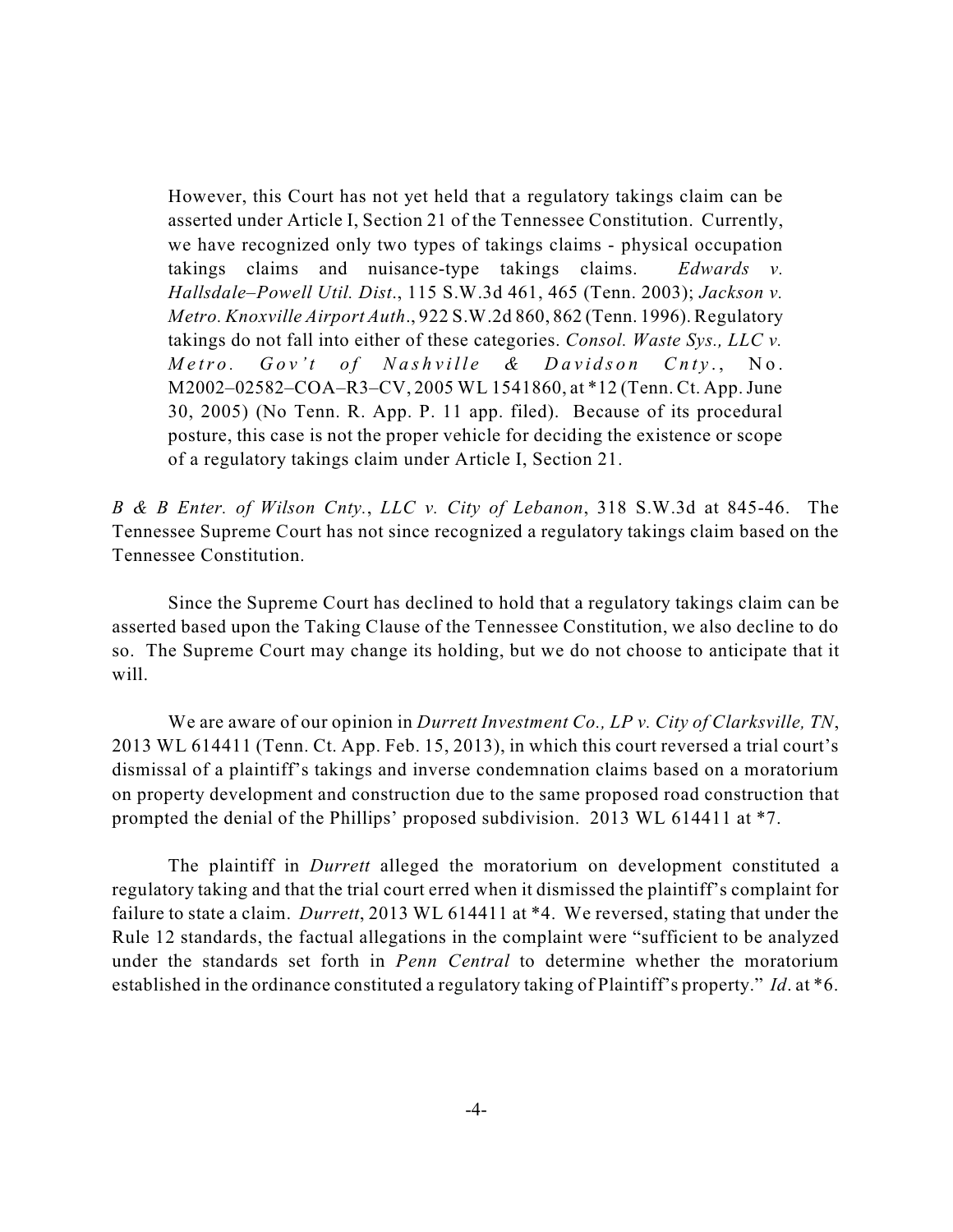However, the plaintiff in *Durrett* based his regulatory takings claim on the United States Constitution and the decisions by federal courts on the subject.<sup>5</sup> Herein, the only regulatory takings claim is based upon the Tennessee Constitution.

Accordingly, the Phillipses failed to state a claim for a regulatory taking upon which relief can be granted, and Montgomery County's motion to dismiss should have been granted as to that claim.

## **III. INVERSE CONDEMNATION**

The Tennessee Supreme Court has explained that Article I, § 21 of the Tennessee Constitution recognizesthe government'sright of eminent domain but requires compensation when private property is taken for public use. *Edwards v. Hallsdale-Powell Util. Dist. Knox Cnty., Tenn.*, 115 S.W.3d 461, 464 (Tenn. 2003). The General Assembly has implemented this provision by enacting corresponding eminent domain and inverse condemnation statutes. *See* Tenn. Code Ann. §§ 29-16-101 *et seq*. The *Edwards* Court described inverse condemnation as follows:

"Inverse condemnation" is the popular description for a cause of action brought by a property owner to recover the value of real property that has been taken for public use by a governmental defendant even though no formal condemnation proceedings under the government's power of eminent domain have been instituted. *See Johnson v. City of Greeneville*, 435 S.W.2d 476, 478 (Tenn. 1968).

*Edwards*, 115 S.W.3d at 464-65.

Thus, one of the requirements for an inverse condemnation claim is a taking for public use. A property owner's right of action for inverse condemnation is set out in Tennessee Code Annotated § 29–16–123, which by its terms applies in situations where an entity "has actually taken possession" of the owner's land. The meaning of "taking" in the context of an inverse condemnation action has been discussed in several cases.

 $5$ The federal case law on regulatory takings is somewhat complex. However, where the issue involves interim zoning or building moratoria, some general principles have evolved. The following do not constitute a regulatory taking: (1) a moratorium that leaves an owner a reasonable use of his land and (2) moratoria that temporarily deny an owner all reasonable uses of land when it isreasonably limited as to time and furthers a significant public purpose. 1 Rathkopf's The Law of Zoning and Planning  $\S 13.17$  (4<sup>th</sup> ed.). Thus, even if we held that a regulatory takings claim can be brought under the Tennessee Constitution, it is not clear that the Phillips can establish the elements necessary to such a claim.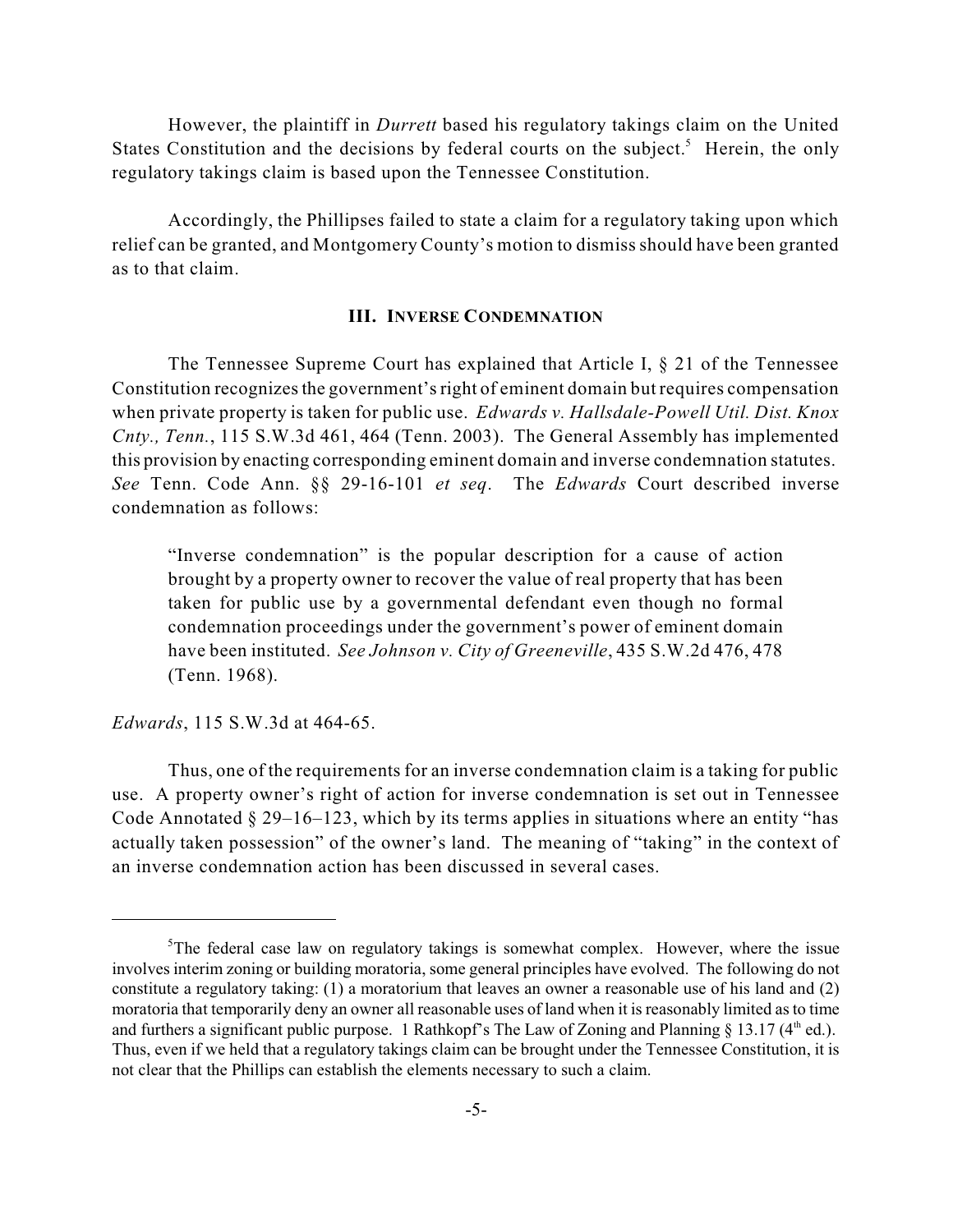A "taking" of real property occurs when a governmental defendant with the power of eminent domain performs an authorized action that "destroys, interrupts, or interferes with the common and necessary use of real property of another." *Pleasant View Util. Dist. v. Vradenburg*, 545 S.W.2d 733, 735 (Tenn. 1977).

## *Edwards*, 115 S.W.3d at 465.

Tennessee courts have generally recognized "two classifications of takings: physical occupation takings and nuisance-type takings." *Edwards*, 115 S.W.3d at 465 (citing *Jackson v. Metro. Knoxville Airport Auth.*, 922 S.W.2d 860, 862–63 (Tenn. 1996)); *see also B & B Enter. of Wilson Cnty. v. City of Lebanon,* 318 S.W.3d at 845.<sup>6</sup> A "nuisance-type taking" occurs when the entity with eminent domain power "interferes with a landowner's beneficial use and enjoyment of the property." *Edwards*, 115 S.W.3d at 465. One example of this type of taking is an extension of an airport runway that results in noise and vibrations to the detriment of nearby private property owners. *Jackson*, 922 S.W.2d at 861, 863–64. In a "nuisance-type taking," the figurative "taking" of the property occurs through the creation of a nuisance by an entity with the power of eminent domain.

In addition, other facts have been found significant. "Only when the injury is permanent in nature can there be a 'taking' within the contemplation of the statute . . . ." *Knox Cnty. v. Moncier*, 455 S.W.2d 153, 156 (Tenn. 1970). One indication that the injury is permanent and therefore a taking is damage to the market value of the property*. Jackson*, 922 S.W.2d at 865. As a general rule, statements such as these have been made in the context of distinguishing between an inverse condemnation action and an action for nuisance. The permanency requirement has not always been applied in an obviously consistent way. For example, in *Peterson v. Putnam County*, 2006 WL 3007516 (Tenn. Ct. App. Oct. 19, 2006), this Court discussed two cases addressing the distinction in the two causes of action:

The first issue with respect to the plaintiffs' common law nuisance claim - *i.e.*, whether the plaintiffs' proper cause of action was a claim for inverse condemnation, rather than a temporary nuisance claim - has been addressed by the courts of this State on numerous occasions. . . . Where the adverse effect

 $6A$  physical occupation taking occurs when an entity with the power of eminent domain "causes either a direct and continuing physical invasion of private property or a destruction of a plaintiff's property rights." *Edwards*, 115 S.W.3d at 465. An example includes the situation where an entity with eminent domain authority, while performing work on a public project, diverts water onto private property and causes continuing flooding. *Id.*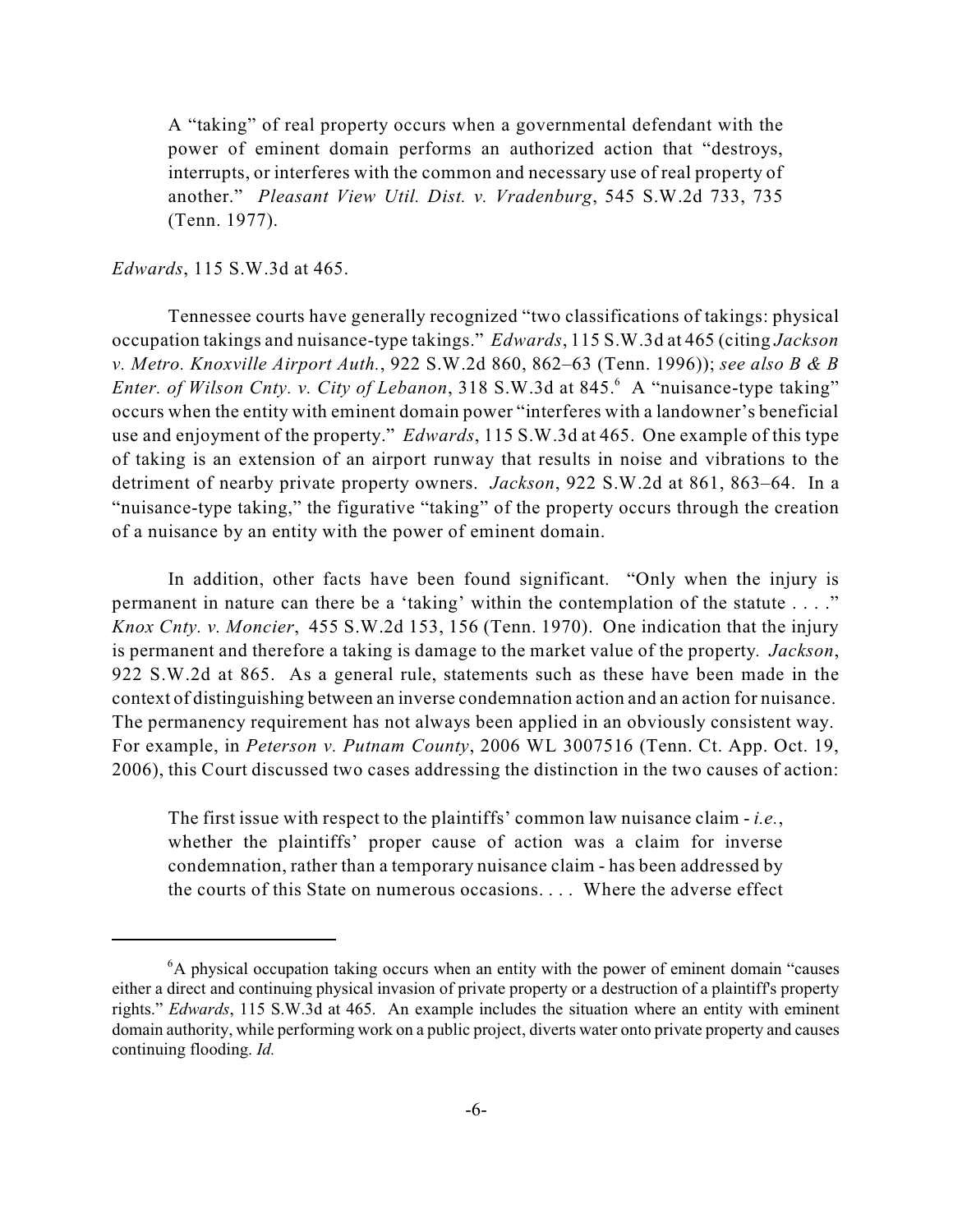amounts to a "taking" of property by the government, the plaintiff's proper remedy is one for inverse condemnation under the eminent domain statute. *See* T.C.A. § 29-16-123, 124; *see Pleasant view Util. Dist. v. Vrandenburg*, 545 S.W.2d 733 (Tenn. 1977); *Monday v. Knox County*, 220 Tenn. 313, 417 S.W.2d 536 (Tenn. 1967); *Smith v. Maury County*, 1999 WL 675135 (Tenn. Ct. App. Sept. 1, 1999).

In the case of *Monday v. Knox County*, the plaintiff filed a common law nuisance action against the county, alleging that the county's construction of a nearby highway had caused excessive amounts of water to collect on the plaintiff's property. 417 S.W.2d at 536. Th plaintiff sought a mandatory injunction. *Id. The trial court dismissed the plaintiffs' suit, holding that the plaintiffs' allegations amounted to a "taking" by the county and that the exclusive remedy was a claim under the eminent domain statutes. Id*. The Supreme Court affirmed, stating that "there has been a taking of [the plaintiff's] property for public use for which the remedy is reverse condemnation proceedings and [the county] would not be liable on the theory of a nuisance." *Id*. 537. Notably, the plaintiff argued that the intrusion only amounted to a temporary nuisance because the condition causing the damages could be remedied by certain changes in the construction of the highway. *Id.* The Court rejected this argument by stating that "the Court has no authority to order such change in construction; for to do so would in effect be constructing public roads by judicial order." *Id*.

Similarly, in *Pleasant View Util. Dist. v. Vrandenburg*, the plaintiffs filed an action to enjoin a utility district from discharging thousands of gallons of waste water on their property. 545 S.W.2d at 734. The utility district moved to dismiss the plaintiffs' suit, primarily arguing that its actions amounted to a "taking," rather than a nuisance. *Id*. The utility district asserted that the plaintiffs' proper remedy was an action for inverse condemnation, and furthermore, that any inverse condemnation action was now barred by the one-year statute of limitations for such actions. *Id*. at 734–35. *The trial court granted the utility district's motion to dismiss*. *Id*. at 735. As noted by the Supreme Court, the Court of Appeals reversed and remanded, concluding that the plaintiffs' suit was " 'not a suit for damages in reverse condemnation [but] is primarily an injunction suit praying for injunctive and general relief.' " *Id*. (bracketing in original). The Supreme Court reversed the Court of Appeals and affirmed the trial court's judgment. *Id*. at 736 . . . .

*Peterson v. Putnam County*, 2006 WL 3007516, at \*9 (emphasis in original).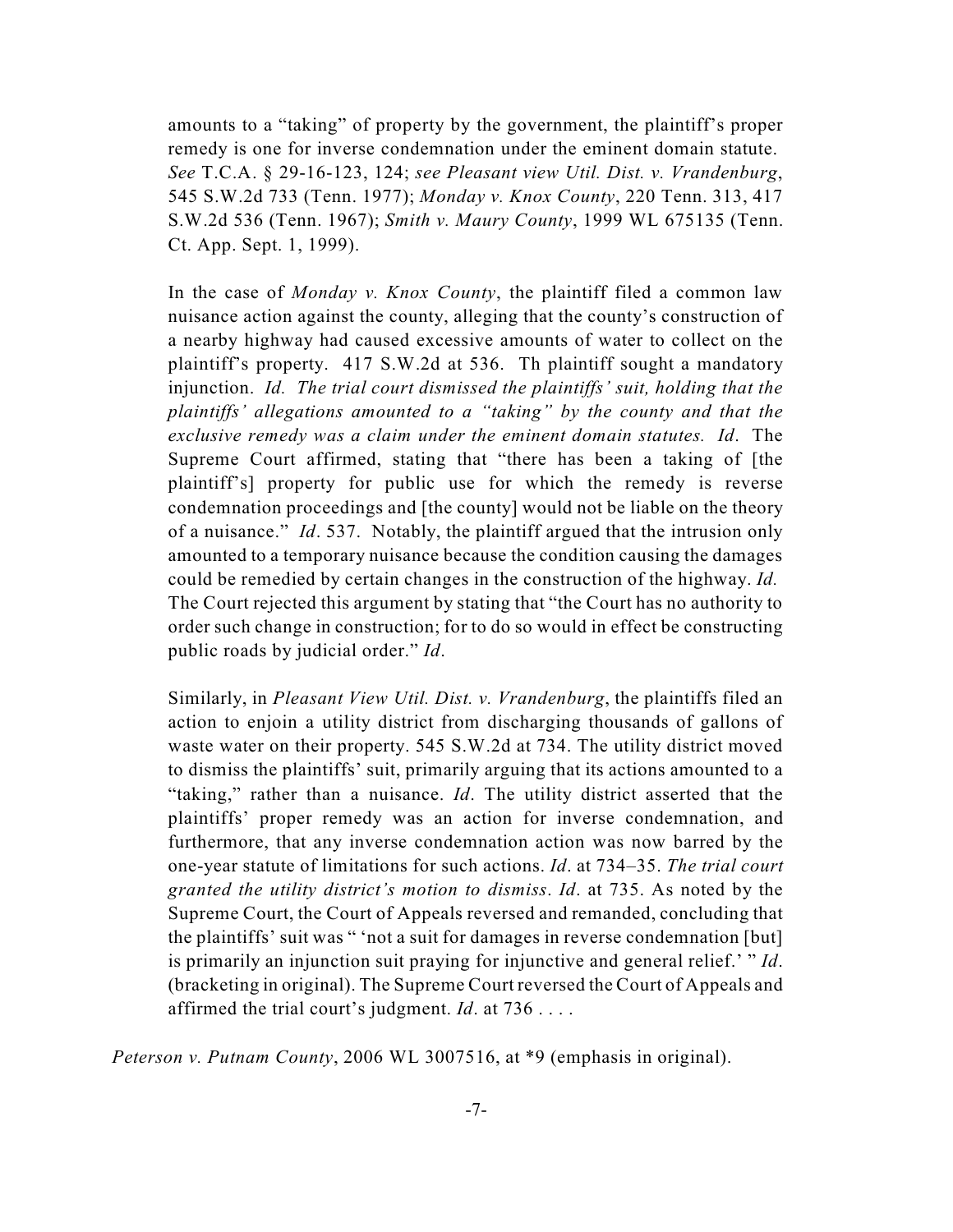Turning now to the case before us, we consider the facts the Phillipses alleged in their complaint to determine whether they state a claim for inverse condemnation. The relevant and material facts alleged include:

5. Prior to October 2010, the Plaintiffs submitted an application for subdivision review for the purposes of obtaining approval of the preliminary plat for the property pursuant to the zoning resolution of the subdivision regulations.

9. Upon information and belief, no members of the community appeared or petitioned the Respondent for disapproval of the plat.

. . . . .

10. Following the presentation, the Defendant, **PLANNING COMMISSION** denied Plaintiffs' application for approval of the preliminary plat . . . .

11. Upon information and belief the findings of the Defendant, **PLANNING COMMISSION** were based on the possible use of the property for a future highway right of way, but has no current plans to begin construction or condemnation proceedings for the future extension of highway 374.

12. By virtue of denying **PLAINTIFF**'s site plan, the **PLANNING COMMISSION** acting on behalf of **MONTGOMERY COUNTY** interfered with the common and necessary use of **PLAINTIFF**'s real property, which was specifically allowed pursuant to the applicable zoning ordinance. **DEFENDANTS**' denial of the requested plan despite its compliance with the applicable zoning ordinances constitutes such a burdensome restriction on the use of the **PROPERTY** that **DEFENDANTS** have for all intents and purposes taken the **PROPERTY** and must compensate **PLAINTIFFS** therefor pursuant to Tenn. Con. Art. I, § 21.

13. Plaintiffs are entitled to recover the reasonable value of the land and damage thereto pursuant to Tennessee Code Annotated § 29-16-123.

The facts are sufficient to state a claim for inverse condemnation so as to survive a